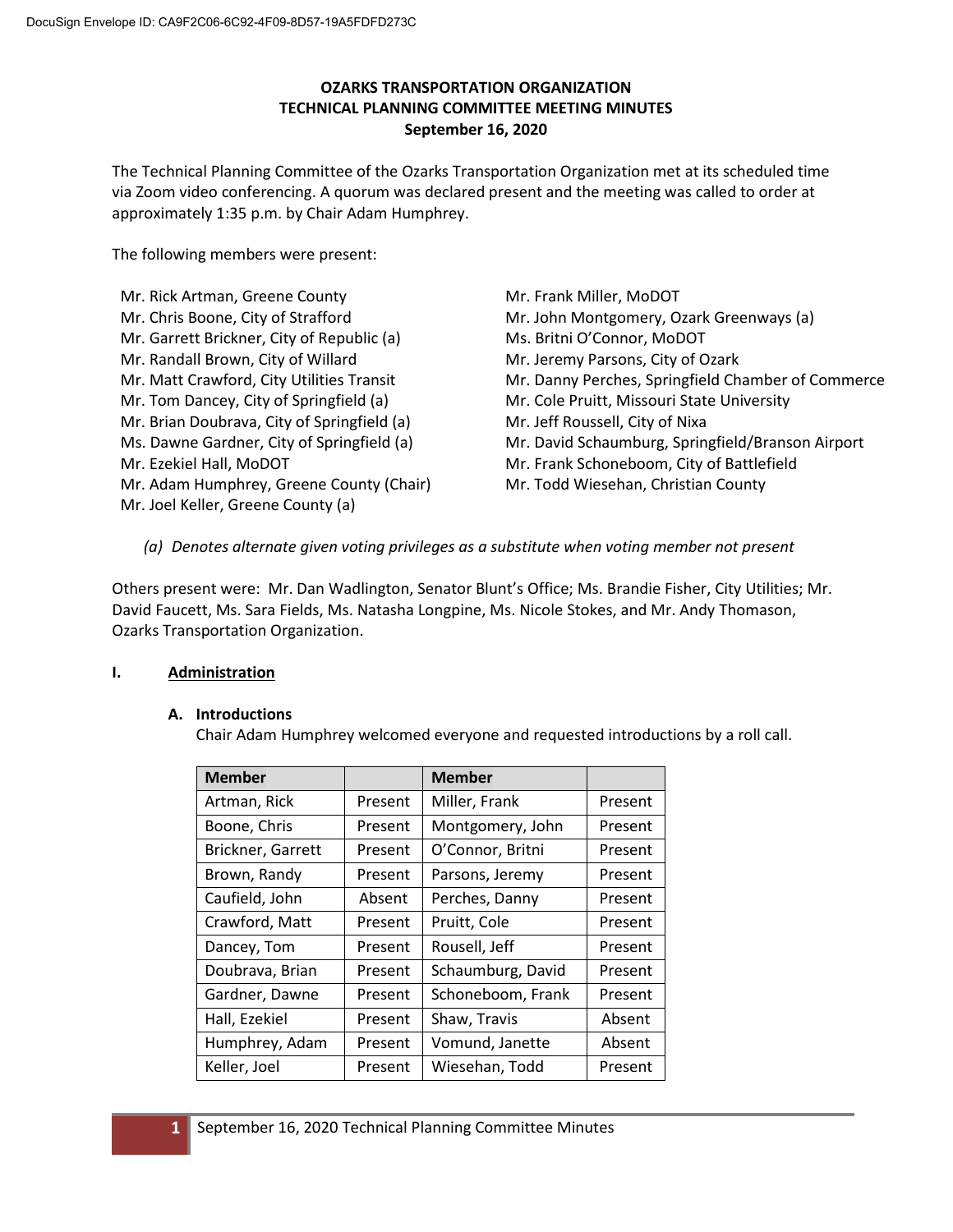A quorum was present.

### **B. Approval of the Technical Planning Committee Meeting Agenda**

Mr. Artman made a motion to approve the Technical Planning Committee Meeting Agenda for September 17, 2020. Mr. Brown seconded the motion. Mr. Humphrey asked for a roll call vote.

| <b>Member</b>     | <b>Vote</b> | <b>Member</b>     | <b>Vote</b> |
|-------------------|-------------|-------------------|-------------|
| Artman, Rick      | Aye         | Miller, Frank     |             |
| Boone, Chris      | Aye         | Montgomery, John  | Aye         |
| Brickner, Garrett | Aye         | O'Connor, Britni  | Aye         |
| Brown, Randy      | Aye         | Parsons, Jeremy   | Aye         |
| Caufield, John    | Absent      | Perches, Danny    | Aye         |
| Crawford, Matt    | Aye         | Pruitt, Cole      | Aye         |
| Dancey, Tom       | Aye         | Rousell, Jeff     | Aye         |
| Doubrava, Brian   | Aye         | Schaumburg, David | Aye         |
| Gardner, Dawne    | Aye         | Schoneboom, Frank | Aye         |
| Hall, Ezekiel     | Aye         | Shaw, Travis      | Absent      |
| Humphrey, Adam    | Aye         | Vomund, Janette   | Absent      |
| Keller, Joel      | Aye         | Wiesehan, Todd    | Aye         |

The motion passed.

#### **C. Approval of the July 15, 2020 Meeting and July 31, 2020 E-Meeting Minutes**

Mr. Boone made a motion to approve the minutes from the July 15, 2020 Technical Planning Committee Meeting and July 31, 2020 E-Meeting. Mr. Perches seconded the motion. Mr. Humphrey asked for a roll call vote.

| <b>Member</b>     | <b>Vote</b> | <b>Member</b>     | <b>Vote</b> |
|-------------------|-------------|-------------------|-------------|
| Artman, Rick      | Aye         | Miller, Frank     |             |
| Boone, Chris      | Aye         | Montgomery, John  | Aye         |
| Brickner, Garrett | Aye         | O'Connor, Britni  | Aye         |
| Brown, Randy      | Aye         | Parsons, Jeremy   | Aye         |
| Caufield, John    | Absent      | Perches, Danny    | Aye         |
| Crawford, Matt    | Aye         | Pruitt, Cole      | Aye         |
| Dancey, Tom       | Aye         | Rousell, Jeff     | Aye         |
| Doubrava, Brian   | Aye         | Schaumburg, David | Aye         |
| Gardner, Dawne    | Aye         | Schoneboom, Frank | Aye         |
| Hall, Ezekiel     | Aye         | Shaw, Travis      | Absent      |
| Humphrey, Adam    | Aye         | Vomund, Janette   | Absent      |
| Keller, Joel      | Aye         | Wiesehan, Todd    | Aye         |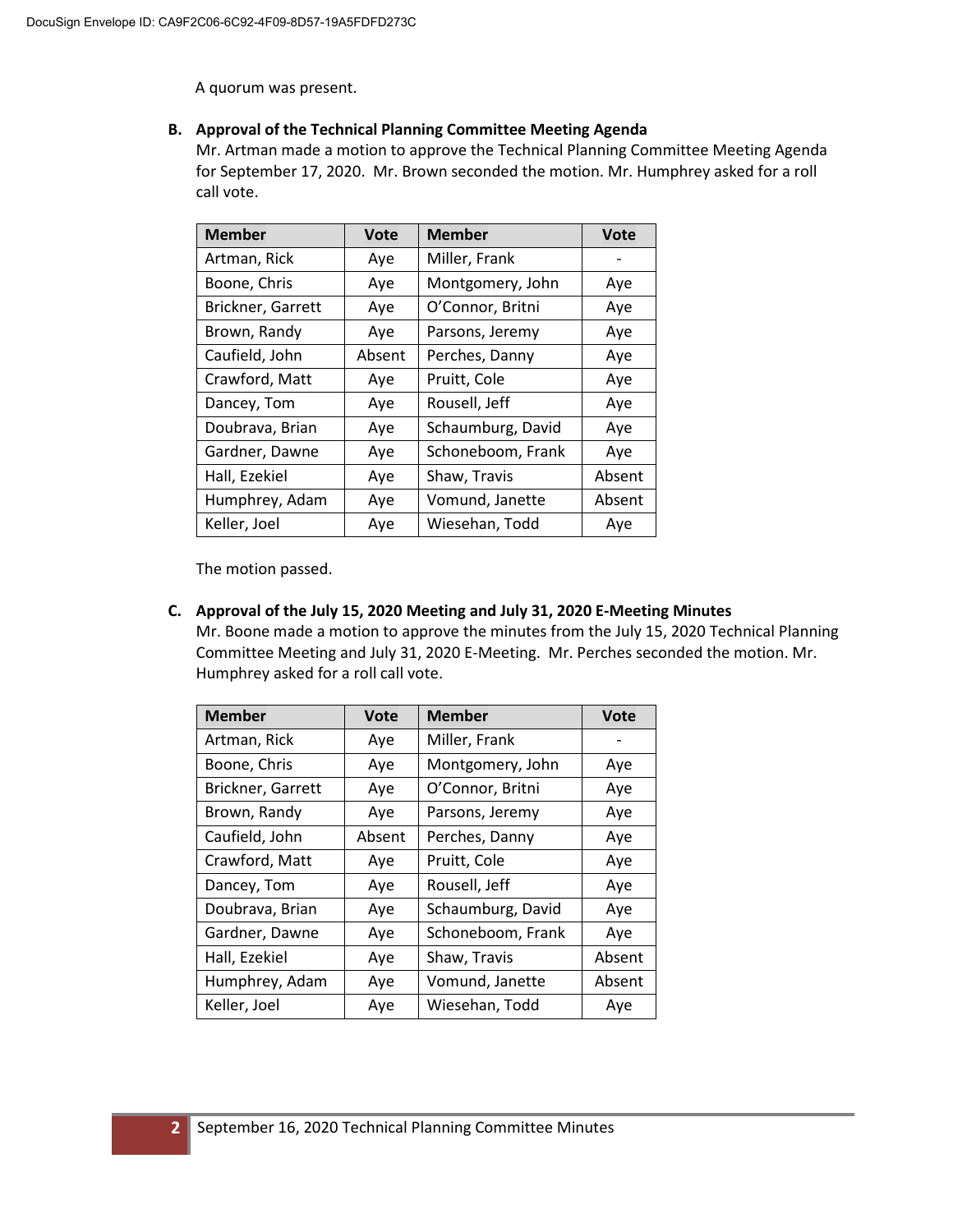The motion passed.

### **D. Public Comment Period for All Agenda Items**

There were no speakers present to address the Committee.

## **E. Staff Report**

Ms. Fields stated there was no updates regarding the Federal Infrastructure Bill. The FAST Act is expected to be extended another year. There is no infrastructure included in the talk of a new stimulus bill. OTO staff is waiting on final funding numbers due to the impacts of COVID on the statewide transportation program for next year. Unless something changes with Federal funds, the final numbers will probably not be available until MoDOT does new budget projections in February or March 2021.

OTO continues to work on the long range transportation plan including trail planning into 2040 done by the Bicycle and Pedestrian Advisory Committee. Mr. Thomason is working with a group on a statewide freight plan. Ms. Fields pointed out there is an article about movement of a nationwide freight plan included in the Articles tab of the agenda.

## **F. Legislative Reports**

There were no legislative reports.

## **G. MoDOT Report**

There was no MoDOT report.

## **II. New Business:**

### **A. 2019 State of Transportation Report**

Ms. Longpine stated as another step to inform the public of transportation concerns in the region, OTO has produced a State of Transportation Report, which includes achievements and statistics from 2019. This report is produced annually and made available at public events and on the OTO website. Accompanying the report is an infographic showing progress on the performance measure from the long range transportation plan, *Transportation Plan 2040.*

Ms. Gardner asked how data was collected for the carpooling and travel alone. She asked if it was through the census data. Ms. Longpine confirmed it was through the American Communities Survey. She stated it is a very small sample that is collected over a 5 year period.

Ms. Longpine advised this was informational only.

### **B. Amendment Number Six to the FY 2020-2023 TIP**

Ms. Longpine said there are 16 items requested by MoDOT and OTO members included as part of Amendment Number Six to the FY 2020-2023 Transportation Improvement Program. Ms. Longpine highlighted the 16 items.

Mr. Pruitt made a motion to approve and recommend the FY 2020-2023 Transportation Improvement Program Amendment Six to the Board of Directors. Mr. Parsons seconded the motion. Mr. Humphrey asked for a roll call vote.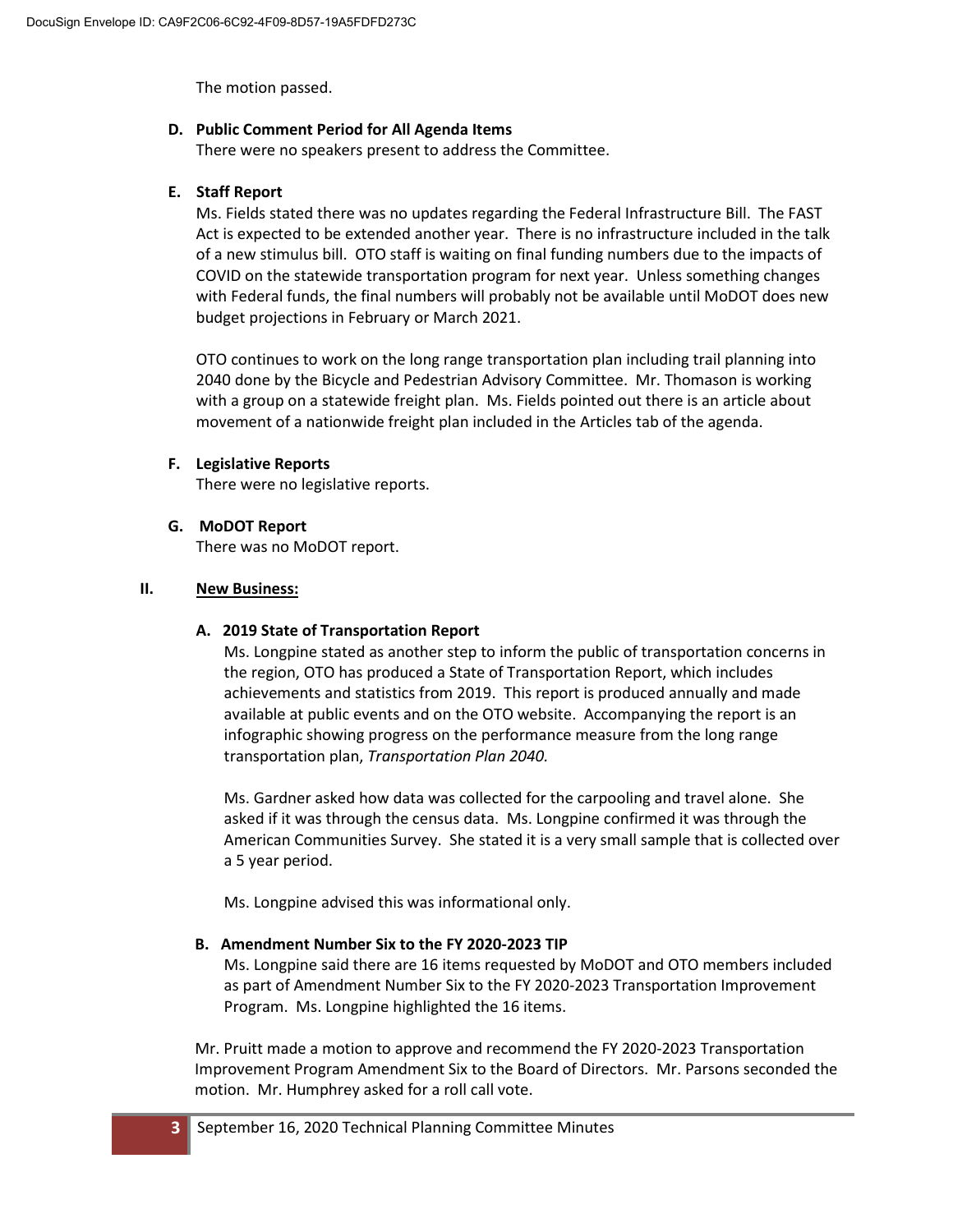| <b>Member</b>     | <b>Vote</b> | <b>Member</b>     | <b>Vote</b> |
|-------------------|-------------|-------------------|-------------|
| Artman, Rick      | Aye         | Miller, Frank     |             |
| Boone, Chris      | Aye         | Montgomery, John  | Aye         |
| Brickner, Garrett | Aye         | O'Connor, Britni  | Aye         |
| Brown, Randy      | Aye         | Parsons, Jeremy   | Aye         |
| Caufield, John    | Absent      | Perches, Danny    | Aye         |
| Crawford, Matt    | Aye         | Pruitt, Cole      | Aye         |
| Dancey, Tom       | Aye         | Rousell, Jeff     | Aye         |
| Doubrava, Brian   | Aye         | Schaumburg, David | Aye         |
| Gardner, Dawne    | Aye         | Schoneboom, Frank | Aye         |
| Hall, Ezekiel     | Aye         | Shaw, Travis      | Absent      |
| Humphrey, Adam    | Aye         | Vomund, Janette   | Absent      |
| Keller, Joel      | Aye         | Wiesehan, Todd    |             |

The motion passed.

#### **C. FY 2021 UPWP/Operational Budget Amendment One**

Ms. Fields stated there is an amendment to the 2021 Unified Planning Work Program, with the following proposed changes; to add the purchase of aerial photos, to decrease the salary/fringe line, to decrease the transportation consultant line, and to remove the 2021- 2024 TIP. The total budget amount will remain the same.

Ms. Fields said Federal Highway has asked OTO to realign their fiscal year of the Transportation Improvement Program with MoDOT's fiscal year. Previously, OTO aligned with the Federal fiscal year, which is October 1. Going forward OTO will try to have the new TIP start on July 1. This will align with MoDOT's fiscal year.

Mr. Perches made a motion to recommend approval of the FY 2021 UPWP Amendment One and Operating Budget Amendment One to the Board of Directors. Mr. Montgomery seconded the motion. Mr. Humphrey asked for a roll call vote.

| <b>Member</b>     | <b>Vote</b> | <b>Member</b>     | <b>Vote</b> |
|-------------------|-------------|-------------------|-------------|
| Artman, Rick      | Aye         | Miller, Frank     |             |
| Boone, Chris      | Aye         | Montgomery, John  | Aye         |
| Brickner, Garrett | Aye         | O'Connor, Britni  | Aye         |
| Brown, Randy      | Aye         | Parsons, Jeremy   | Aye         |
| Caufield, John    | Absent      | Perches, Danny    | Aye         |
| Crawford, Matt    | Aye         | Pruitt, Cole      | Aye         |
| Dancey, Tom       | Aye         | Rousell, Jeff     | Aye         |
| Doubrava, Brian   | Aye         | Schaumburg, David | Aye         |
| Gardner, Dawne    | Aye         | Schoneboom, Frank | Aye         |
| Hall, Ezekiel     | Aye         | Shaw, Travis      | Absent      |
| Humphrey, Adam    | Aye         | Vomund, Janette   | Absent      |
| Keller, Joel      | Aye         | Wiesehan, Todd    |             |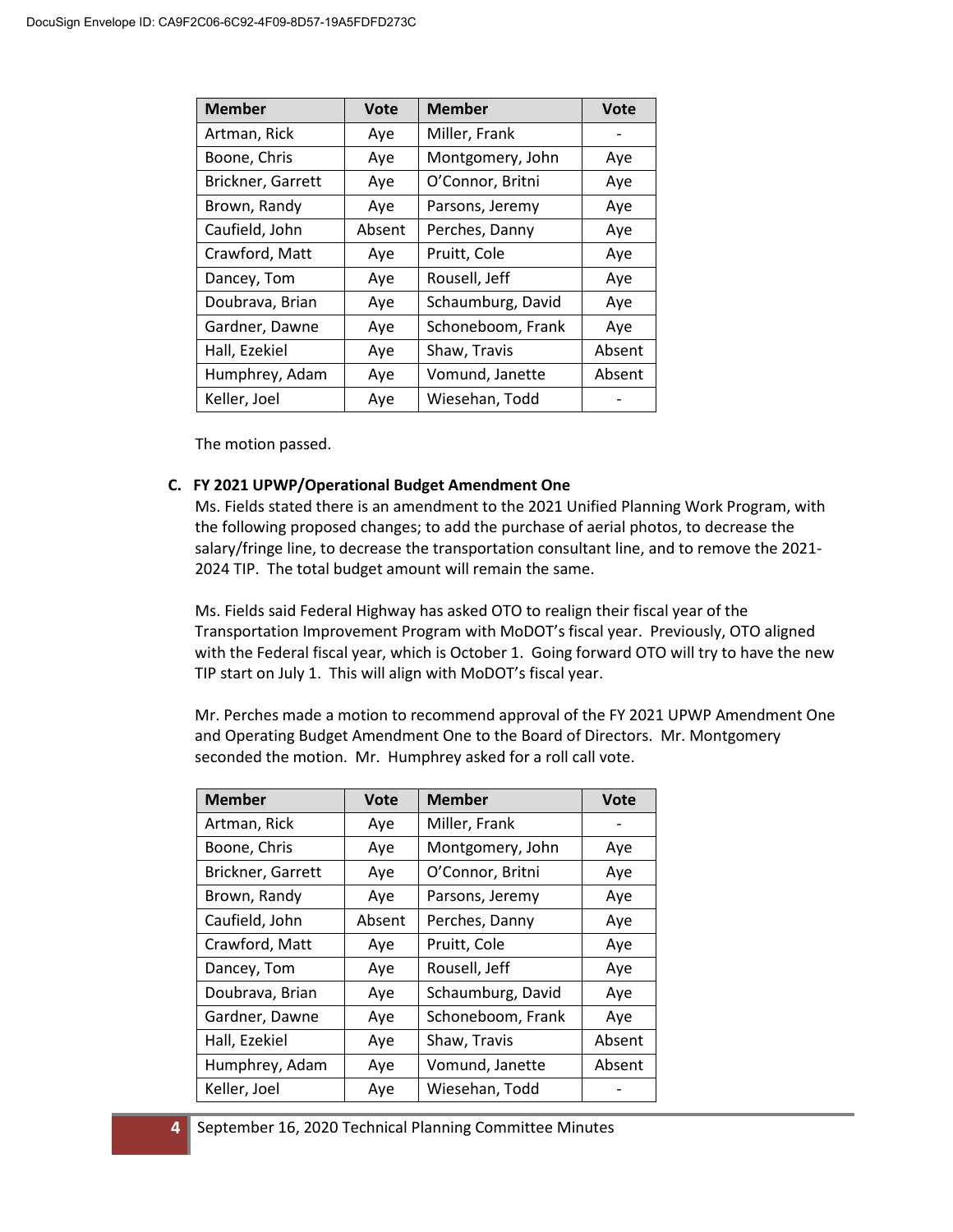The motion passed.

## **D. STIP Prioritization**

Ms. Fields reported, at the end of 2019, OTO worked to prioritize projects for the region. This prioritization is used by MoDOT to program new projects in the STIP. After working with MoDOT through the winter, the Technical Committee agreed to a list of projects that could be added with the available funding. A Draft STIP was developed and submitted to the MoDOT leadership for final approval in March. The Draft STIP was never approved due to the funding challenges associated with COVID.

The projects believed to have been proposed in various years between FY 21 and FY 25 include:

- James River Freeway widening from National to Kansas Expressway
- I-44 widening from US65 to Glenstone
- CC/22<sup>nd</sup> Intersection
- ITS Improvements

OTO typically reprioritizes every year, however, OTO staff is not planning a new round of prioritizations as there were no projects officially funded resulting from the last prioritization. In addition, travel time data is not reliable given the changing travel patterns from the pandemic.

Ms. Fields stated this was informational only.

### **III. Other Business**

### **A. Technical Planning Committee Member Announcements**

Mr. Humphrey provided an update on the Kansas Expressway Extension Project. A final opinion was received from U.S. Fish & Wildlife which now allows the project to proceed to the next step. The approval for all the right-of-way acquisitions that is needed to be able to start construction have been received. The first phase of improvements on Kansas Expressway is projected to start the fall of next year, 2021.

Mr. Montgomery reported Greene County is starting the construction of Barrington Park South Creek Greenway extension that will go into Barrington Park Subdivision. Also, the first phase of the dirt 66 natural surface trail project started at Fellows Lake. The first phase will be a little over 6.5 miles.

Ms. Longpine shared, MoDOT will close US60, US 65 interchange ramps this weekend, from 8:00 p.m. Friday to as late as 6:00 a.m. Monday.

Mr. Artman stated Republic Road between FF and Golden will be micro-sealed next week during daylight hours.

Mr. Parsons reported the first pedestrian underpass is going underneath Jackson to the west of 12th in Ozark this weekend. The second underpass will go in between October  $2^{nd}$  and October 4<sup>th</sup>.